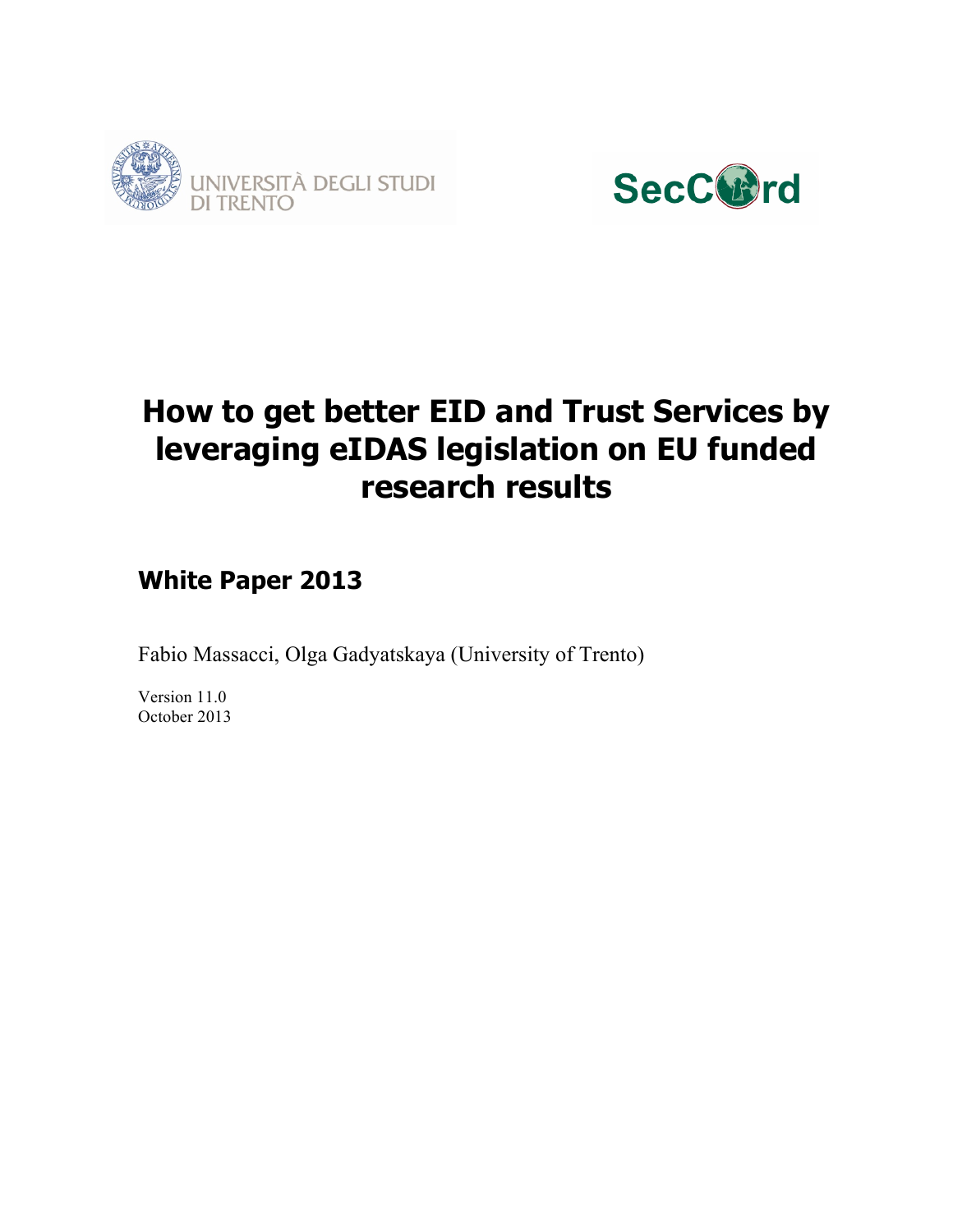#### © University of Trento

University of Trento is a public university registered in Italy and it does not express opinions of its own. The opinions expressed in this publication are the responsibility of the authors.

This work has been partly funded by the European Commission under the FP7 SecCord Project. Opinions expressed here are not necessarily endorsed by the European Commission. The authors would like to thank the coordinators and technical leaders of the EU FP6 and FP7 Research projects on Security and Trust mentioned in this report (ABC4Trust, ASSERT4SOA, CUMULUS, GEMOM, INTERSECTION, MASTER, OpenTC, PICOS, PrimeLife, RASEN, SECONOMICS, SEPIA, SHIELDS, STORK, STORK 2.0, TURBINE, TRESPASS, WOMBAT) for providing information on their research results and their potential impact. Discussions with Ross Anderson, Jörg Schwenk, Amelia Andersdotter, Arnd Weber, Aljosa Pasic, and Massimo Felici were helpful to shape some of the issues in this report.

All rights reserved.



This publication is distributed under the Creative Commons Attribution-NonCommercial-ShareAlike license CC BY-NC-SA, which means that you are free to copy and distribute this work under the following conditions:

Attribution — you must attribute the work in the manner specified by the author or licensor (but not in any way that suggests that they endorse you or your use of the work).

Noncommercial — you may not use this work for commercial purposes.

Share Alike  $-$  if you alter, transform, or build upon this work, you may distribute the resulting work only under the same or similar license to this one.

Department of Information Engineering and Computer Science University of Trento Via Sommarive 14, I-38123 Trento, Italy tel: +39.0461.282086 fax: +39.0461.282093 https://securitylab.disi.unitn.it/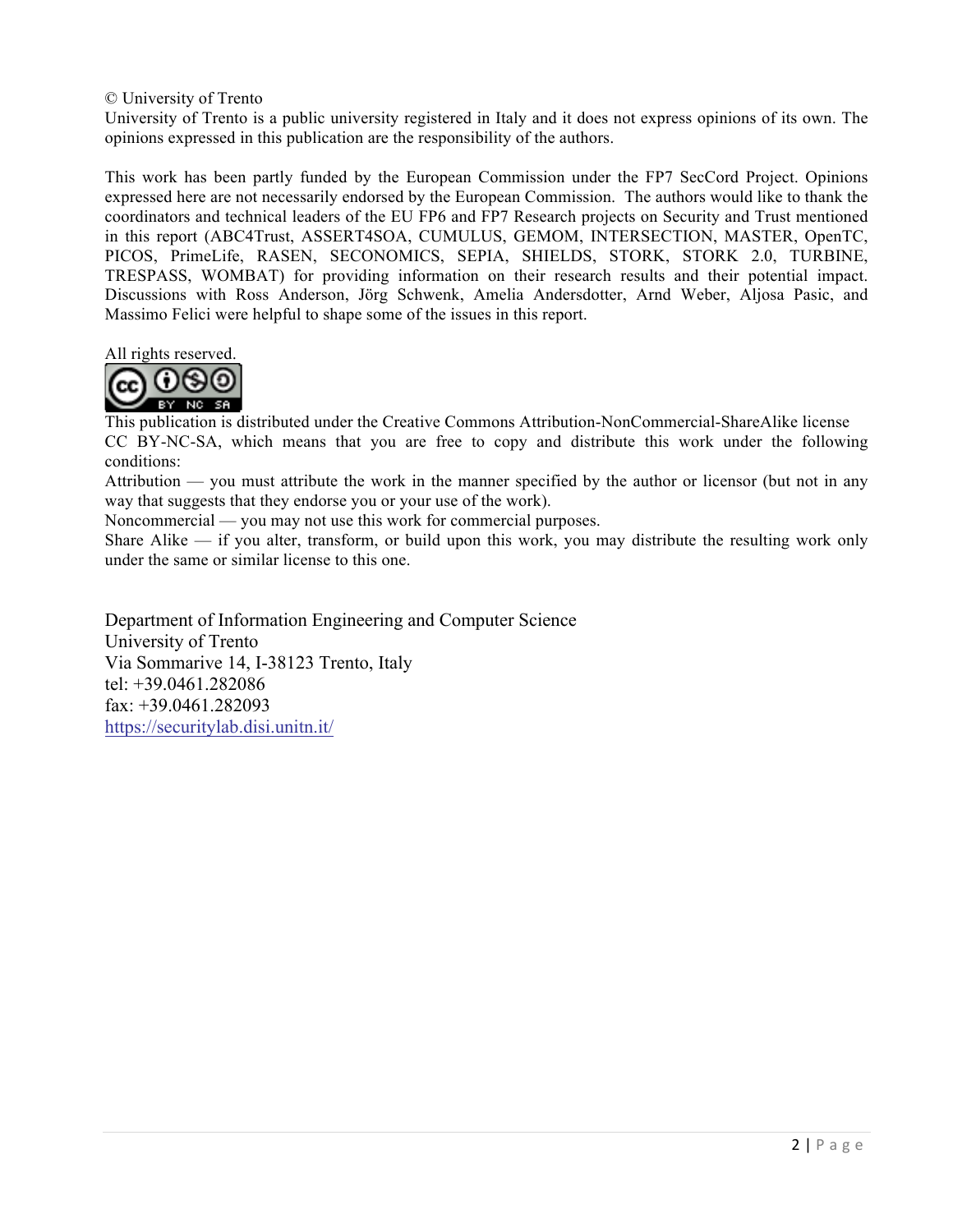The Digital Agenda for Europe identified the protection of the EU citizens' personal data and the promotion of EU digital services growth as principal goals. The proposed Regulation on Electronic Identification and Trust Services for Electronic Transactions (eIDAS) can be an important step to achieve those goals. For the next decade it will shape security and trust requirements on the European identification and authentication, and trust services.

Yet considering eIDAS just a simple update of Directive 1999/93/EC on a Community Framework for electronic signatures would be a costly mistake. In the fast-evolving field of cybersecurity a decade is a tremendous amount of time. Looking 10 years ago, the world did not have social networks; mobile devices did not contain third-party applications and were considered relatively secure personal computing environments; and cybercriminals were far less organized [McAfee2011]. Understanding the current trends in security and contemplating the future risks could be pivotal for ensuring sufficient protection of Future Internet services.

This document discusses potential security and privacy issues related to electronic IDs and trust service providers, and proposes recommendations for the eIDAS draft based on the innovative technological contributions of EU Trust&Security Programme projects.

#### **Identification vs Authentication**

Scenarios of digital life are quite diverse, and new forms of web applications and services emerge daily. These services have different data protection requirements and require different level of user identification. For the scope of eIDAS we can distinguish *identification* (for the scope of this paper, sharing with a service a set of personal information that can non-ambiguously identify a person or a legal entity, e.g., full name, date and place of birth, or fingerprints) and *authentication* (sharing with a service a set of information that constitutes some personal data but does not allow identification, e.g., age, country of origin or partial cookies of a web session).

The proposal by the Commission consistently outlines the need for electronic identification schemes (e.g., Recitals 9 and 14, Articles 5 and 6, etc.), while authentication is not considered in Regulation and is not defined: only the definition of identification is present.

• **Article 3(1)** "electronic identification" means the process of using person identification data in electronic form unambiuously representing a natural or legal person;

Yet, **full and unambiguous identification may be too strong requirement**. For example, while an online banking site typically involves two factor authentication (user login and password plus a secure hardware token) and its operations are linked to actual physical identities of bank customers, a social network website only uses the login and password pair and typically wants to ensure its customers are older than 13.

- **Authentication corresponds better to the high data privacy standards of EU** (Directive 95/46/EC) and facilitates operations of some web services.
- Requiring always identification may be a risk for citizens and a burden for companies (as they would need to comply with the EU data privacy legislation).

**The recent disclosure of massive surveillance programs by U.S. (PRISM), U.K. (TEMPORA) and other countries makes citizens' privacy risks concrete.** Large operator provider would likely push for a complete identification of citizens as this would nicely fit their business models based on personalization and advertising. Yet those very personal details could be easily disclosed to a number of governments and potentially to criminal operators who could exploit vulnerabilities in the system (see our next point).

Article 1(1) of the Proposal states the Regulation lays down rules for electronic identification and electronic trust services for electronic transactions with a view to ensuring the proper functioning of the internal market. Absence of a privacy-protecting identification technology from being even defined in the Regulation means that **the EU internal market will offer EU citizens less privacy than it is technically possible**.

On the positive side, by pushing for strong privacy preserving credentials, **EU could also leverage the forward-looking research investment on technological means for authentication**. E.g., the ABC4Trust project is dedicated to an attribute-based authentication technology based on selective disclosure of attributes. It includes two pilots (deployed at a school in Sweden and at a university in Greece) for validation of interoperability and functionality of the technology. The project has demonstrated that notified eID schemes and privacy-preserving authentication schemes could co-exist and complement each other. ABC4Trust has also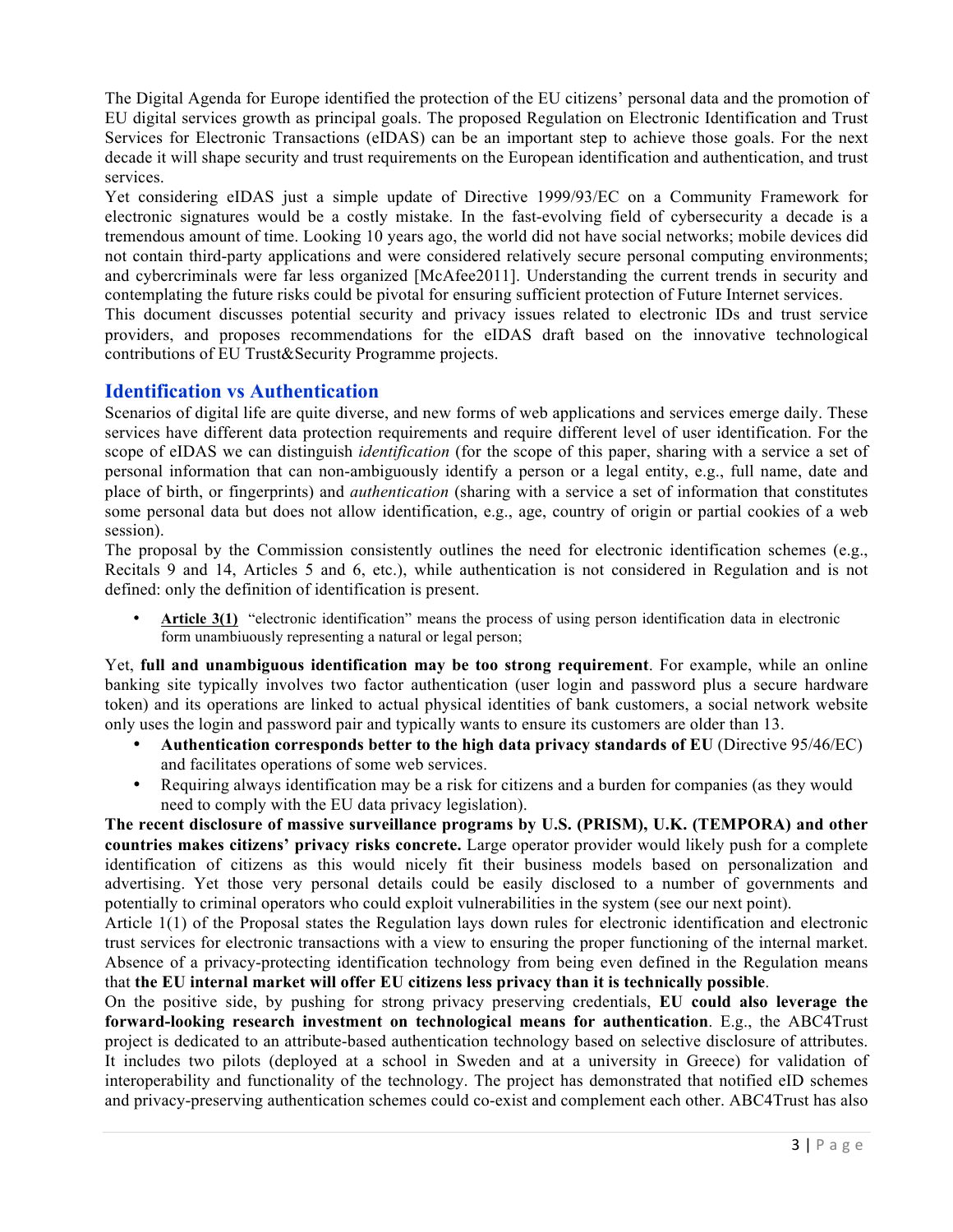issued a position paper advocating the attribute-based authentication required for the privacy dataminimization principle [ABC4Trust2013].

TURBINE has enabled secure and private identification via biometrics. The project has enabled creation of revocable identities from a fingerprint of a person. The identities can be used for authentication, but do not allow to restore the original fingerprint sample from them. A person using the TURBINE technology could create pseudonyms for different applications whilst ensuring those are unlinkable to each other.

Several projects focused on identification technologies and their privacy aspects (e.g., PrimeLife, PICOS, STORK and its current successor STORK2.0) have run multiple pilots with end-users and collected substantial data that might be used for analysis of privacy technology acceptance. Specifically, the SaferChat pilot of the STORK project has demonstrated that attribute-based authentication could be implemented via the eID scheme. STORK and STORK2.0 operate for ensuring identification schemes interoperability at the technical, semantic, organizational, standardization, and legal levels.

The SSEDIC project dedicates itself to a single cross-European digital identity scheme. This project brings together all stakeholders in the European digital identity domain and aims to identify a comprehensive roadmap for enabling the cross-borders single identity scheme.

A recent EU FutureID project desires to build a flexible, privacy-aware and ubiquitously usable identity management infrastructure for EU, which will integrate the existing eID technologies, trust services, emerging federated identity management services and modern credential technologies to provide a system for trustworthy and accountable management of identities. The project has started in 2012 and has not yet achieved its ambitious goal; however, it has conducted a study of requirements for cross-EU identity management and drafted possible solutions for overcoming potential conflicts in an open ID framework.

The innovative results produced by the EU research projects can be used as competitive advantage. If eIDAS requires authentication and other privacy preserving technologies, EU citizens will have more trust in electronic identity schemes and digital services. Otherwise, without being supported by existing Regulations, partial authentication will still lack behind. The Regulation will most likely have an impact also on semigovernment-issued schemes (such as notary public associations, chambers of commerce, etc.) and therefore should consider the privacy issues from such a broader perspective.

*Recommendation. eIDAS should consider the opportunity to enhance privacy for EU citizens by introducing a link to data protection and privacy obligations, and mentioning privacy-protecting technologies for authentication.*

This recommendation can be implemented by extending the notion of "identification" to "identification and authentication" and defining authentication in Article 3 if needed. This objective could also be achieved by issuing a separate Directive on Authentication (as envisaged by the EU Project STORK) or establishing tighter links with privacy obligation in connection with the Data Protection Directive.

### **Responsible Signing Requires Reading**

Article 20(2) of eIDAS assumes the citizen liable for any document he/she has signed digitally in a merit equivalent to a handwritten signature:

• Article 20(2) A qualified electronic signature shall have the equivalent effect of a handwritten signature

It seems an obvious statement to re-instate from the previous legislation: the cryptographic mechanisms underlying the process of signing have not changed. Yet, **signing is not only about mathematics, it is about intent, and technological changes have made this statement no longer so obvious**.

Fig.1 shows the visualization path from the trusted signing device to the user. This path includes several thirdparty components from different providers; most of these components are known to be susceptible to attacks in the past. E.g., security companies reported in 2012-2013 on attacks at all popular web browsers and browser plugins (Java plugin, Adobe Flash plugin, etc.); and serious zero-day vulnerabilities were uncovered in OS Windows and Mac OS [Symantec2013], [HP2012]. The RSA Security company was hacked in 2011 and Siemens in 2012. Certificate authorities are not impenetrable either (e.g., DigiNotar and Comodo were hacked in 2011; Trustwave and TurkTrust issued faulty certificates in 2012 and 2011, resp.) [Roosa2013]. In this path, everybody can wave its liability off, only Alice can't. Even the 100+ Entities can walk out by suitable disclaimers (see our next point).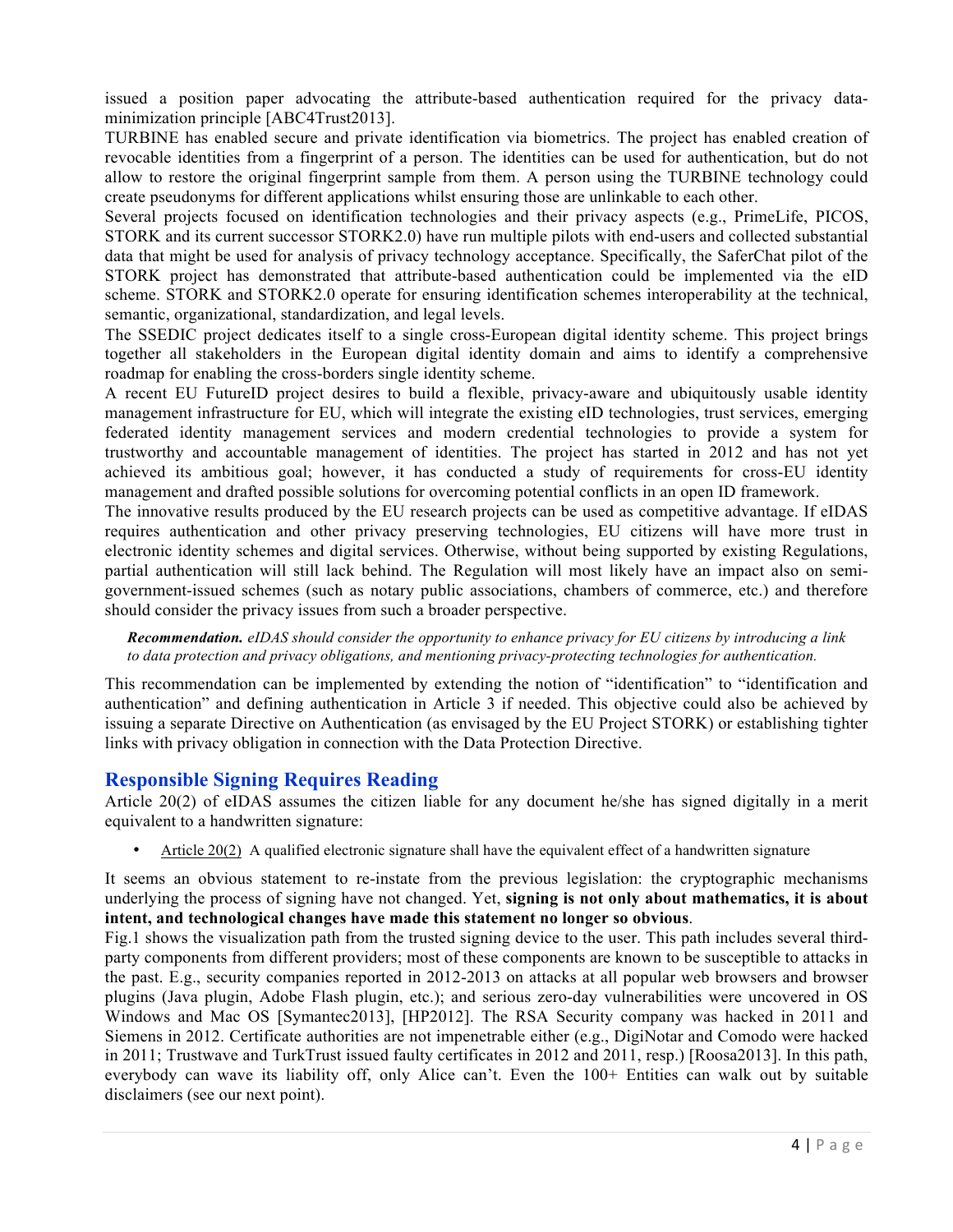In this scenario, **when the user's machine is potentially compromised, it is not possible to ensure trustworthiness of the digital signature** produced by the machine: even if the signing mechanism is correctly implemented and the signing device is secure, attackers can replace the document to be signed (which is composed on the user's machine) or sign something stealthily. This is not a theoretical threat. A number of malware tools are on sale on the black market, customized for forging banking transactions for most financial institutions on the planet.



**Figure 1 - The Foggy Road from Trusted Device to User's Eyes** 

Qualified trust service providers under eIDAS have to follow a set of obligations when providing a qualified trust service, including obligations to use trustworthy and temper-proof systems and products to guarantee technical security of the signature infrastructure and signing process. Yet, this is not a warranty (see the DigiNotar audit later in the paper), and this does not address the problem of the chain of trust in the end-user computer.

The assumption of the qualified signature Legislation is that all cryptographic computations are performed inside the signing device, not the user's machine. Nonetheless, the qualified electronic signature creation device specified in Article 3(8) may be secure, but it is hard to argue that holding the last secure bit in the chain makes this chain secure such that the

requirements of Article 3(7)(c) will be satisfied:

Article 3(7)(c) [advanced electronic signature].. is created using electronic signature creation data that the signatory can, with high level of confidence, use under his sole control

Akin problems are known to the banking industry since long time. False-terminal attacks (fake ATM machines placed in a public place in order to collect card data and PIN codes of passers-by) clearly demonstrate that cryptographic features of an ATM are of no help if the end-user cannot understand whether the ATM machine she is using is the one she intends to use. [Anderson2008]. Similarly, the signing device may be secure and reliable, yet the signing process encompasses steps not only by this device but by the end-user machine as well.

EU R&D projects (e.g., WOMBAT, SHIELDS and INTERSECTION) have investigated attacks at all levels of end-user machines and web services. Their results represented by vulnerability databases, malware samples and attack vectors show that computer systems consisting of multiple vulnerable components cannot be considered always trusted.

The concrete risk for lack of meaningful consent is well known to the Commission as indeed the opinion of Article 29 Data Protection Working Party (00461/13/EN WP 202) on apps on smart devices clearly shows:

Opinion 02/2013 on apps on smart devices […]The key data protection risks to end users are the lack of transparency and awareness of the types of processing an app may undertake, combined with a lack of meaningful consent from end users before before that processing takes place.[…]

Very similar considerations are applicable to the process of digital signing: citizens are not fully aware of the processing that actually takes place on their machine when they exercise digital signing.

*Recommendation. The digital signing process can become more secure if eIDAS requires a trusted path for visualization of a summary of the document to be signed.*

A solution to the trusted path problem could be a trusted device with a user interface or a new security technology for existing personal computing devices that will ensure security and trustworthiness of the full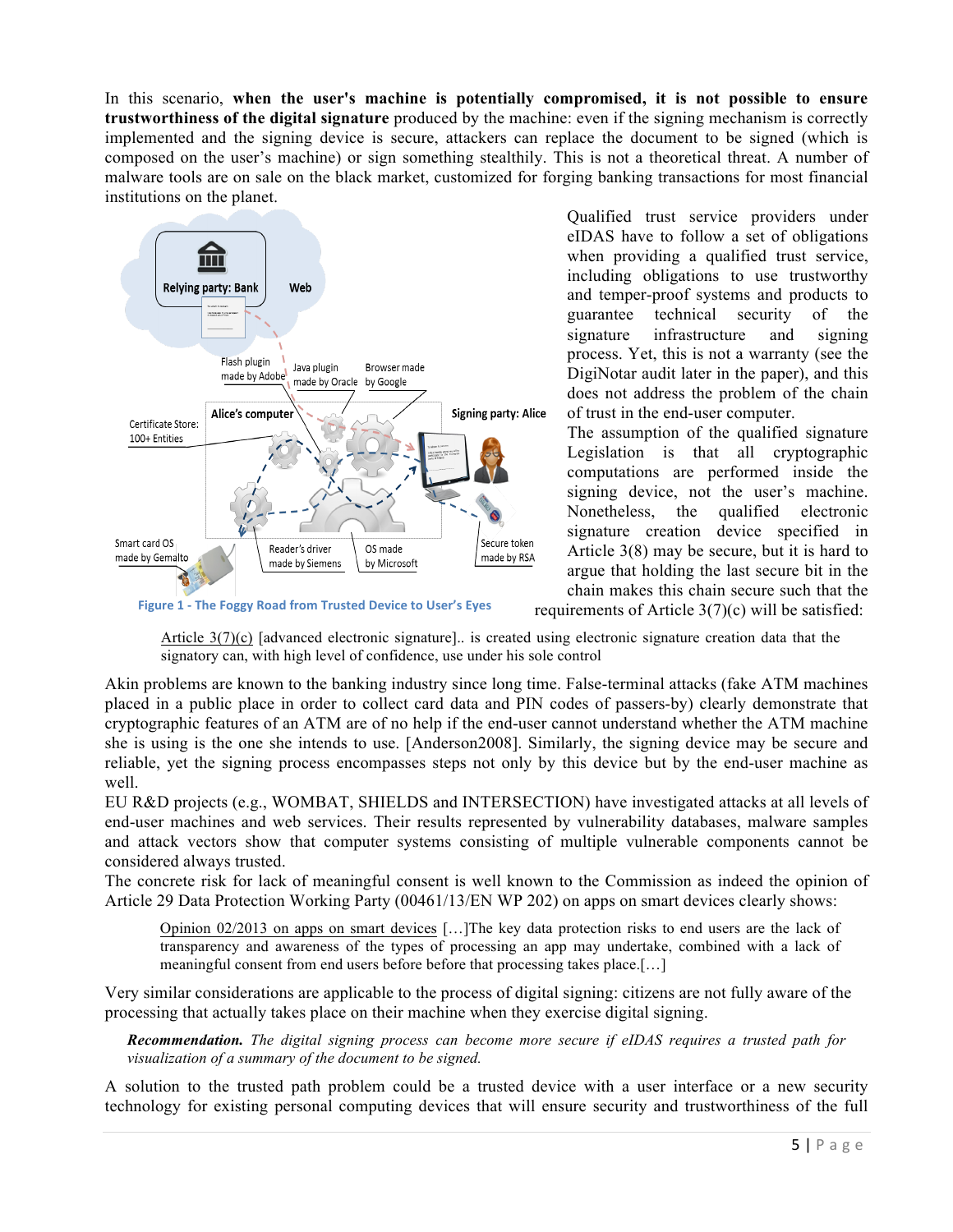procedure of digital signing. A number of EU research project worked on this field: for example a set of secure services including a trusted user interface was investigated by the FP6 OpenTC project, while the SEPIA project worked on its mobile counterpart.

## **Liability of Qualified Trust Service Providers**

Trust service providers are responsible for issuing digital signatures and enabling identity management infrastructure control. The eIDAS proposal foresees liability for qualified trust service providers, but allows them to disclaim it. E.g., in Article 9 of the Commission's proposal **a trust service provider is deemed liable for any direct damage caused by failure to comply with eIDAS or negligence in the infrastructure protection**.

• Article 9(2) A qualified trust service provider shall be liable for any direct damage caused to any natural or legal person due to failure to meet the requirements laid down in this Regulation, in particular in Article 19, unless the qualified trust service provider can prove that he has not acted negligently.

Yet, **a way out of the liability is provided by Article 19(2)(c)**, which warns users to control the liability limits of trusted service providers:

Article  $19(2)(c)$  Before entering into a contractual relationship, inform any person seeking to use a qualified trust service of precise terms and conditions regarding the use of that service

Current practice of trust service provider is to use terms and conditions to actually limit liability. For example, the Italian trust service provider Aruba in its terms and conditions for certified email states that its liability is limited up to the amount paid for the service; the Royal Bank of Scotland in its terms and conditions for electronic signing devices limits its liability up to £65000 [T&CExamples2013].

The Legislation could be further strengthened. **The lack of economic incentive of trust service providers to secure their infrastructure and avoid issuing faulty credentials has already led to a critical situation in this area.** Certificate authorities get hacked, but they do not report this until it's too late, because they are not obliged to report security incidents.

This is well exemplified by the DigiNotar case in 2011 [Roosa2013]. DigiNotar was a Dutch certification authority, which was hacked in 2011 and a number of root keys was stolen. The attacker managed to issue a fake certificate for Google website that was subsequently used to spy on Iranian citizens. It has become apparent from subsequent investigations that the company knew that they had been hacked and that their certificates could therefore be falsified. However, they did nothing about it. The breach was discovered only after Iranian citizens reported to Google that Google Chrome would block an invalid Google certificate issued by DigiNotar. Notice that in the meantime the Dutch government believed to provide security to its citizens, while using in reality a certificate authority that was no longer secure. When the scandals erupted to the public, the Dutch government was forced to put down a notice that its web sites were no longer secure.

The eIDAS proposal requires the qualified trust service providers to report their security incidents:

• Article 15(2) Trust service providers shall, without undue delay and where feasible not later than 24 hours after having become aware of it, notify the competent supervisory body, the competent national body for information security and other relevant third parties such as data protection authorities of any breach to security or loss of integrity that has a significant impact on the trust service provided and on the personal data maintained therein.

**Reporting to a supervisory body is not an obligatory public disclosure**: e.g., companies listed in the New York stock exchange must disclose security breaches in their **public** report to SEC [sec.gov2011].

**Requiring that certification authorities comply with certain security standards is not a panacea either.** Compliance with international standards for IT security, such as for example the US Government SCAP protocol, requires the company to rely on the current software vulnerability metrics to prioritize fixing security holes and updates. However, in the context of the EU Project SECONOMICS it has been shown that such practices do not necessarily lead to a relevant decrease in risk of attacks. On the contrary, they often lead to over- and mis-investments in IT security [Allodi2013].

As a matter of fact, DigiNotar, prior to its fall, was compliant with the EU and the Dutch regulations (including Directive 1999/93/EC). It was regularly audited for, e.g., the ETSI-standardized procedure for issuers of